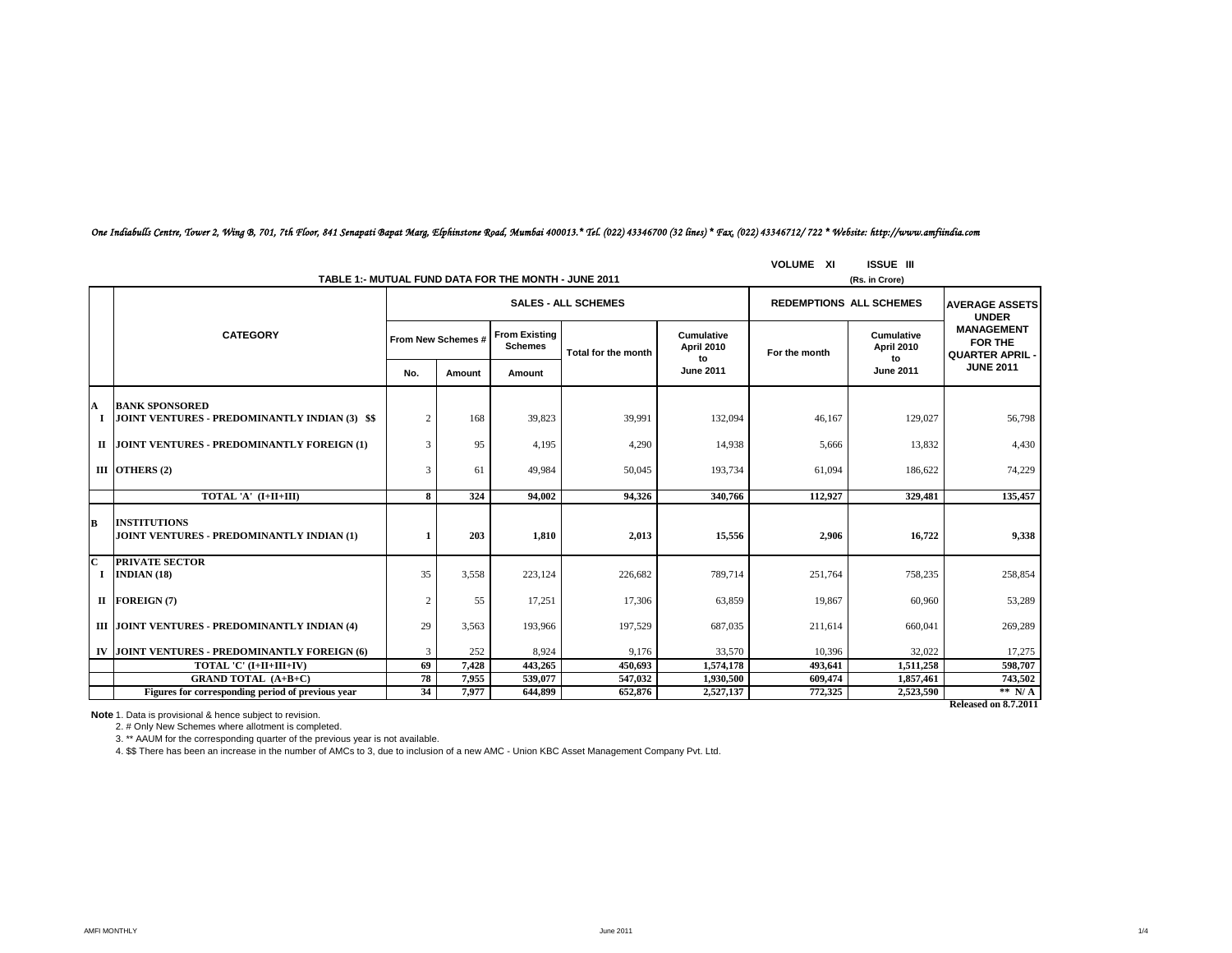#### (Rs. in Crore)

# **TABLE 2:- SALES DURING THE MONTH OF JUNE 2011 - TYPE AND CATEGORY WISE 2.1 \*NEW SCHEMES LAUNCHED (ALLOTMENT COMPLETED)**

|                                |                      | Open End | <b>Close End</b>     |        | <b>Interval Fund</b> |        | <b>TOTAL</b>         |        |
|--------------------------------|----------------------|----------|----------------------|--------|----------------------|--------|----------------------|--------|
|                                | <b>No.of Schemes</b> | Amount   | <b>No.of Schemes</b> | Amount | <b>No.of Schemes</b> | Amount | <b>No.of Schemes</b> | Amount |
| <b>INCOME</b>                  |                      | 35       | 74                   | 7.747  |                      |        | 75                   | 7,782  |
| <b>IEQUITY</b>                 |                      | 167      |                      |        |                      |        |                      | 167    |
| <b>BALANCED</b>                |                      |          |                      |        |                      |        |                      |        |
| <b>LIQUID/MONEY MARKET</b>     |                      |          |                      |        |                      |        |                      |        |
| <b>IGILT</b>                   |                      |          |                      |        |                      |        |                      |        |
| <b>IELSS - EQUITY</b>          |                      |          |                      |        |                      |        |                      |        |
| <b>GOLD ETF</b>                |                      |          |                      |        |                      |        |                      |        |
| <b>OTHER ETFS</b>              |                      |          |                      |        |                      |        |                      | 5.     |
| <b>FUND OF FUNDS INVESTING</b> |                      |          |                      | ۰      |                      |        |                      |        |
| <b>OVERSEAS</b>                |                      |          |                      |        |                      |        |                      |        |
| <b>TOTAL</b>                   |                      | 208      | 74                   | 7.747  |                      |        | 78                   | 7,955  |

### **\*NEW SCHEMES LAUNCHED :**

| שבו וטירוש שבוזובו וטט זיבו                     |                                                                                                                                                                                                                                                                                                                                                                                                                                                                                                                                                                                                                                                                                                                                                                                                                                                                                                                                                                                                                                                                                                                                                                                                                                             |
|-------------------------------------------------|---------------------------------------------------------------------------------------------------------------------------------------------------------------------------------------------------------------------------------------------------------------------------------------------------------------------------------------------------------------------------------------------------------------------------------------------------------------------------------------------------------------------------------------------------------------------------------------------------------------------------------------------------------------------------------------------------------------------------------------------------------------------------------------------------------------------------------------------------------------------------------------------------------------------------------------------------------------------------------------------------------------------------------------------------------------------------------------------------------------------------------------------------------------------------------------------------------------------------------------------|
| <b>OPEN END INCOME:</b>                         | Pramerica Treasury Advantage Fund                                                                                                                                                                                                                                                                                                                                                                                                                                                                                                                                                                                                                                                                                                                                                                                                                                                                                                                                                                                                                                                                                                                                                                                                           |
| <b>OPEN END EQUITY:</b>                         | <b>Union KBC Equity Fund</b>                                                                                                                                                                                                                                                                                                                                                                                                                                                                                                                                                                                                                                                                                                                                                                                                                                                                                                                                                                                                                                                                                                                                                                                                                |
| <b>OPEN END LIQUID/ MONEY</b><br><b>MARKET:</b> | <b>Union KBC Liquid Fund</b>                                                                                                                                                                                                                                                                                                                                                                                                                                                                                                                                                                                                                                                                                                                                                                                                                                                                                                                                                                                                                                                                                                                                                                                                                |
| <b>OPEN END OTHER ETFS:</b>                     | Religare Nifty Exchange Traded Fund                                                                                                                                                                                                                                                                                                                                                                                                                                                                                                                                                                                                                                                                                                                                                                                                                                                                                                                                                                                                                                                                                                                                                                                                         |
| <b>CLOSE END INCOME:</b>                        | Baroda Pioneer 90 Day FMP Series 2 and Series 3, 367 Day FMP Series 1, Birla Sunlife Capital Protection Oriented Fund Series 6, Birla Sunlife FTP Series DC<br>and Series DD, Short Term FMP - Series 15, Series 16, Series 17 and Series 18; Daiwa FMP - 3 M - Series I; DSP BlackRock FMP - 3M - Series 37 and Series 38,<br>Series 1 - 3M and Series 2 - 3M, 12M - Series 21, Series 22 and Series 23; DWS FTF Series 83, Series 84 and Series 85; Edelweiss FMF 91 Days - Series 1 and<br>Series 2; HDFC FMP 92 D May 2011(2) Series XVIII, June 2011 (1) Series XVIII, June 2011 (2) Series XVIII and June 2011 (3) Series XVIII, 370 D May 2011(2)<br>Series XVIII, June 2011 (1) Series XVIII, June 2011 (2) Series XVIII, June 2011 (3) Series XVIII and June 2011 (4) Series XVIII; HSBC Fixed Term Series 80; ICICI<br>Prudential Capital Protection Fund - Series 1 - 24 Months Plan, ICICI Prudential Multiple Yield Fund - Plan A, ICICI Prudential FMP Series 55 - 6 Months Plan D, 1<br>year Plan H and 16 Months Plan B, Series 57 - 1 year Plan B; IDBI FMP 90 Days Series I (June 2011) - C, 367 Days Series I (June 2011) - E and 395 Days Series I<br>(June 2011) - C; IDFC FMP 14 YS 43; JP Morgan India FMP Series 2; |
|                                                 | Kotak FMP Series 48, Series 49, Series 50 and Series 51; L & T FMP III (June 90 D A), (June 91 D A) and (June 366 D A); LIC Nomura MF FMP Series 46;<br>Principal Pnb FMP 91 Days Series XXX; Reliance Dual Advantage Tenure Fund - I - Plan L, Reliance Fixed Horizon Fund - XIX - Series 5, Series 6 and Series 20,<br>XX - Series 1, Series 2, Series 19, Series 20 and Series 21; Religare FMP Series VIII - Plan A (368 Days) and Plan B (13 Months); Sundaram FTP - BC and BD;<br>Tata FMP Series 33 Scheme C, Series 35 Scheme A, Scheme B and Scheme C, Series 36 Scheme A; Taurus FMP 91 Days Series F and Series H, 370 Days<br>Series G.                                                                                                                                                                                                                                                                                                                                                                                                                                                                                                                                                                                         |

#### **2.2 EXISTING SCHEMES**

|                                                   | Open End             |         | <b>Close End</b>     |        | <b>Interval Fund</b>     |        | <b>TOTAL</b>         |         |
|---------------------------------------------------|----------------------|---------|----------------------|--------|--------------------------|--------|----------------------|---------|
|                                                   | <b>No.of Schemes</b> | Amount  | <b>No.of Schemes</b> | Amount | <b>No.of Schemes</b>     | Amount | <b>No.of Schemes</b> | Amount  |
| <b>INCOME</b>                                     | 214                  | 57,783  | 270                  | .496   | 33                       | 1,837  | 517                  | 61,116  |
| <b>IEQUITY</b>                                    | 308                  | 4.046   |                      | -      |                          |        | 315                  | 4,046   |
| <b>BALANCED</b>                                   | 31                   | 440     |                      |        |                          |        | 31                   | 440     |
| <b>LIQUID/MONEY MARKET</b>                        | 53                   | 472,413 |                      | ۰      |                          |        | 53                   | 472,413 |
| <b>IGILT</b>                                      | 38                   | 173     |                      | -      |                          |        | 38                   | 173     |
| <b>IELSS - EQUITY</b>                             | 36                   | 154     | 12                   |        |                          |        | 48                   | 154     |
| <b>GOLD ETF</b>                                   |                      | 312     |                      |        |                          |        | 11                   | 312     |
| <b>OTHER ETFS</b>                                 | 18                   | 377     |                      |        |                          |        | 18 <sup>1</sup>      | 377     |
| <b>FUND OF FUNDS INVESTING</b><br><b>OVERSEAS</b> | 17                   | 46      |                      | ۰      | $\overline{\phantom{a}}$ | -      | 17                   | 46      |
| <b>ITOTAL</b>                                     | 726                  | 535,744 | 289                  | 1,496  | 33                       | 1,837  | 1048                 | 539,077 |

Notes:The change in number of existing schemes is because of the maturity and reclassification of some of the existing schemes. ^ Amount mobilised by new plans launched under existing scheme.

## **2.3 TOTAL OF ALL SCHEMES**

|                                | Open End             |         |                          | <b>Close End</b> |                      | <b>Interval Fund</b>     |                      | <b>TOTAL</b> |  |
|--------------------------------|----------------------|---------|--------------------------|------------------|----------------------|--------------------------|----------------------|--------------|--|
|                                | <b>No.of Schemes</b> | Amount  | <b>No.of Schemes</b>     | Amount           | <b>No.of Schemes</b> | Amount                   | <b>No.of Schemes</b> | Amount       |  |
| <b>INCOME</b>                  | 215                  | 57,818  | 344                      | 9,243            | 33                   | 1,837                    | 592                  | 68,898       |  |
| <b>IEQUITY</b>                 | 309                  | 4,213   |                          | -                |                      | -                        | 316                  | 4,213        |  |
| <b>BALANCED</b>                | 31                   | 440     |                          | -                |                      | -                        | 31                   | 440          |  |
| <b>LIQUID/MONEY MARKET</b>     | 54                   | 472,414 |                          | -                |                      | -                        | 54                   | 472,414      |  |
| <b>IGILT</b>                   | 38                   | 173     | -                        | -                |                      | -                        | 38                   | 173          |  |
| <b>IELSS - EQUITY</b>          | 36                   | 154     | 12                       | -                |                      | -                        | 48                   | 154          |  |
| <b>GOLD ETF</b>                |                      | 312     | $\overline{\phantom{a}}$ | -                |                      | -                        |                      | 312          |  |
| <b>OTHER ETFS</b>              | 19                   | 382     | -                        | -                |                      | $\overline{\phantom{0}}$ | 19                   | 382          |  |
| <b>FUND OF FUNDS INVESTING</b> | 17                   | 46      |                          |                  |                      |                          | 17                   | 46           |  |
| <b>OVERSEAS</b>                |                      |         | $\overline{\phantom{a}}$ | -                |                      | $\overline{\phantom{a}}$ |                      |              |  |
| <b>TOTAL</b>                   | 730                  | 535,952 | 363                      | 9.243            | 33                   | 1,837                    | 1,126                | 547,032      |  |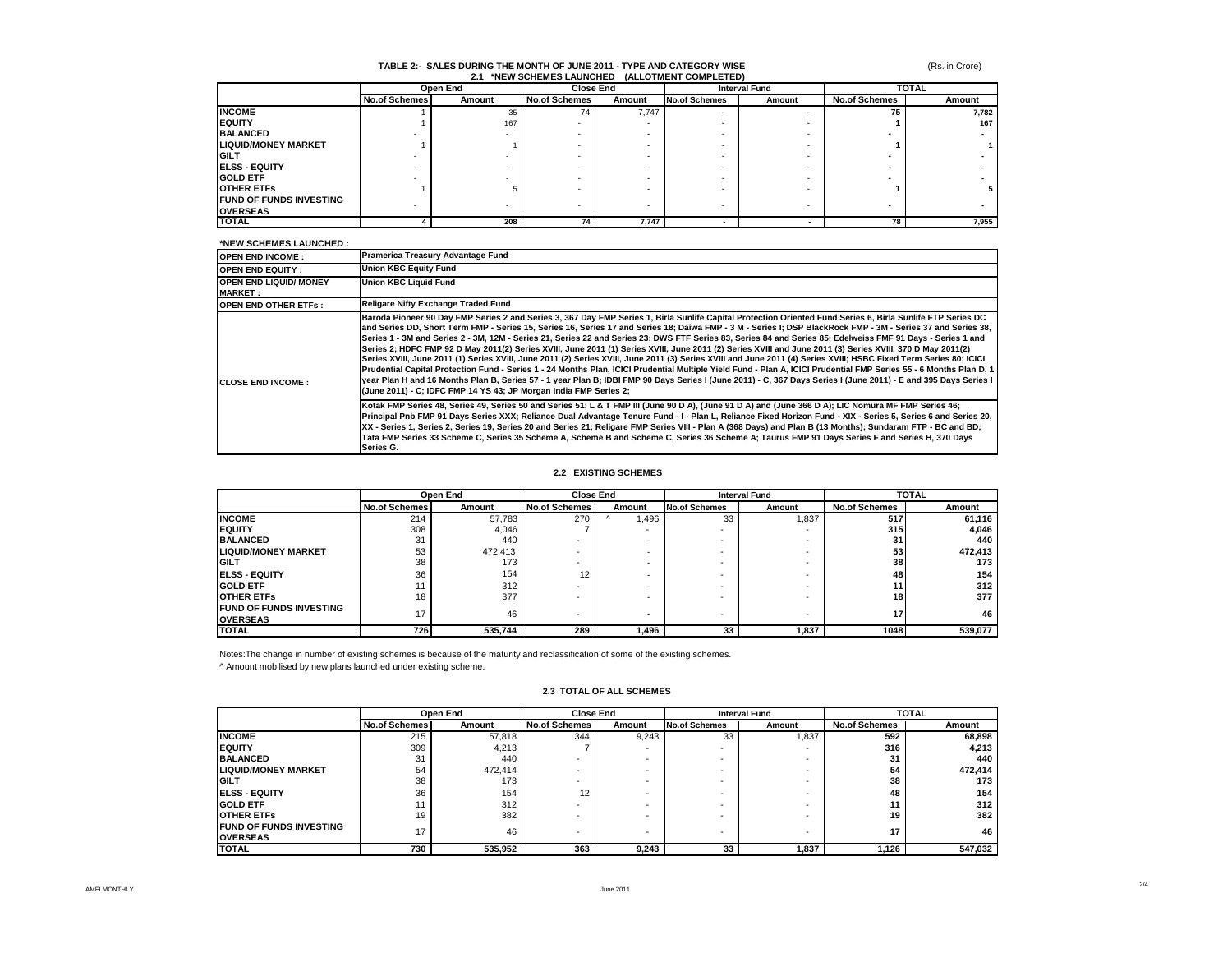## **Table 3:-**

| <b>REDEMPTIONS / REPURCHASES DURING THE MONTH OF JUNE 2011</b> |
|----------------------------------------------------------------|
|                                                                |

| <b>CATEGORY &amp; TYPE WISE</b><br>(Rs. in Crore) |          |                  |                      |              |                                            |                                                                       |                                                                        |  |  |
|---------------------------------------------------|----------|------------------|----------------------|--------------|--------------------------------------------|-----------------------------------------------------------------------|------------------------------------------------------------------------|--|--|
|                                                   | Open End | <b>Close End</b> | <b>Interval Fund</b> | <b>TOTAL</b> | Net Inflow /<br>(Outflow)<br>For the Month | Net Inflow / (Outflow)<br>For the Year to Date<br><b>Current Year</b> | Net Inflow / (Outflow)<br>For the Year to Date<br><b>Previous Year</b> |  |  |
| <b>INCOME</b>                                     | 76,280   | 6,636            | 2,546                | 85,462       | (16, 564)                                  | 10,186                                                                | 8,335                                                                  |  |  |
| <b>EQUITY</b>                                     | 4,190    |                  |                      | 4,193        | 20                                         | 490                                                                   | (1, 323)                                                               |  |  |
| <b>BALANCED</b>                                   | 356      |                  |                      | 356          | 84                                         | 320                                                                   | 98                                                                     |  |  |
| <b>LIQUID/MONEY MARKET</b>                        | 518,228  |                  |                      | 518,228      | (45, 814)                                  | 61,822                                                                | (3,030)                                                                |  |  |
| <b>IGILT</b>                                      | 261      |                  |                      | 261          | (88)                                       | (279)                                                                 | (277)                                                                  |  |  |
| <b>ELSS - EQUITY</b>                              | 196      | 38               |                      | 234          | (80)                                       | (437)                                                                 | (201)                                                                  |  |  |
| <b>GOLD ETFS</b>                                  | 60       |                  |                      | 60           | 252                                        | 942                                                                   | 105                                                                    |  |  |
| <b>OTHER ETFS</b>                                 | 592      |                  |                      | 592          | (210)                                      | (331)                                                                 | 144                                                                    |  |  |
| <b>FUND OF FUNDS</b><br><b>INVESTING OVERSEAS</b> | 88       |                  |                      | 88           | (42)                                       | 326                                                                   | (304)                                                                  |  |  |
| <b>TOTAL</b>                                      | 600,251  | 6,677            | 2,546                | 609,474      | (62, 442)                                  | 73,039                                                                | 3,547                                                                  |  |  |

**Table 4:-**

## **ASSETS UNDER MANAGEMENT AS ON JUNE 30, 2011 CATEGORY & TYPE WISE** *(Rs. in Crore)*

|                                                   | Open End | <b>Close End</b> | <b>Interval Fund</b> | <b>TOTAL</b> | % to Total           |
|---------------------------------------------------|----------|------------------|----------------------|--------------|----------------------|
| <b>INCOME</b>                                     | 179,394  | 114,980          | 11.192               | 305,566      | 45                   |
| <b>EQUITY</b>                                     | 166,978  | 1,988            |                      | 168,966      | 25                   |
| <b>BALANCED</b>                                   | 17,558   |                  | ۰                    | 17,558       |                      |
| LIQUID/MONEY MARKET                               | 142.567  |                  | ۰                    | 142,567      | 21                   |
| <b>GILT</b>                                       | 3,273    |                  | ۰                    | 3,273        |                      |
| <b>ELSS - EQUITY</b>                              | 22,103   | 2,811            | ۰                    | 24,914       |                      |
| <b>GOLD ETF</b>                                   | 5,568    |                  | ۰                    | 5,568        |                      |
| <b>OTHER ETFS</b>                                 | 2,057    |                  | ۰                    | 2,057        | @                    |
| <b>FUND OF FUNDS</b><br><b>INVESTING OVERSEAS</b> | 2.707    |                  | ۰                    | 2.707        | $^{\textregistered}$ |
| <b>ITOTAL</b>                                     | 542,205  | 119,779          | 11,192               | 673,176      | 100                  |

**@ Less than 1 %.**

| Table 5: | DATA ON FUND OF FUNDS (DOMESTIC) - JUNE 2011 | (Rs. In Crore) |
|----------|----------------------------------------------|----------------|
|          |                                              |                |

|                      | No. of<br><b>Schemes</b> | <b>Sales</b> | <b>Redemption</b> | Assets under<br><b>Management as</b><br>on June 30, 2011 | <b>Average Assets under</b><br><b>Management for the</b><br><b>Month</b> |
|----------------------|--------------------------|--------------|-------------------|----------------------------------------------------------|--------------------------------------------------------------------------|
| <b>Fund of Funds</b> | 28                       | 320          | 179               | 4.262                                                    | 4.187                                                                    |

**Note :**

Fund of Funds is a scheme wherein the assets are invested in the existing schemes of mutual funds and hence,

the figures indicated herein are included in tables 1 to 4 and 6. Data on fund of funds is given for information only.